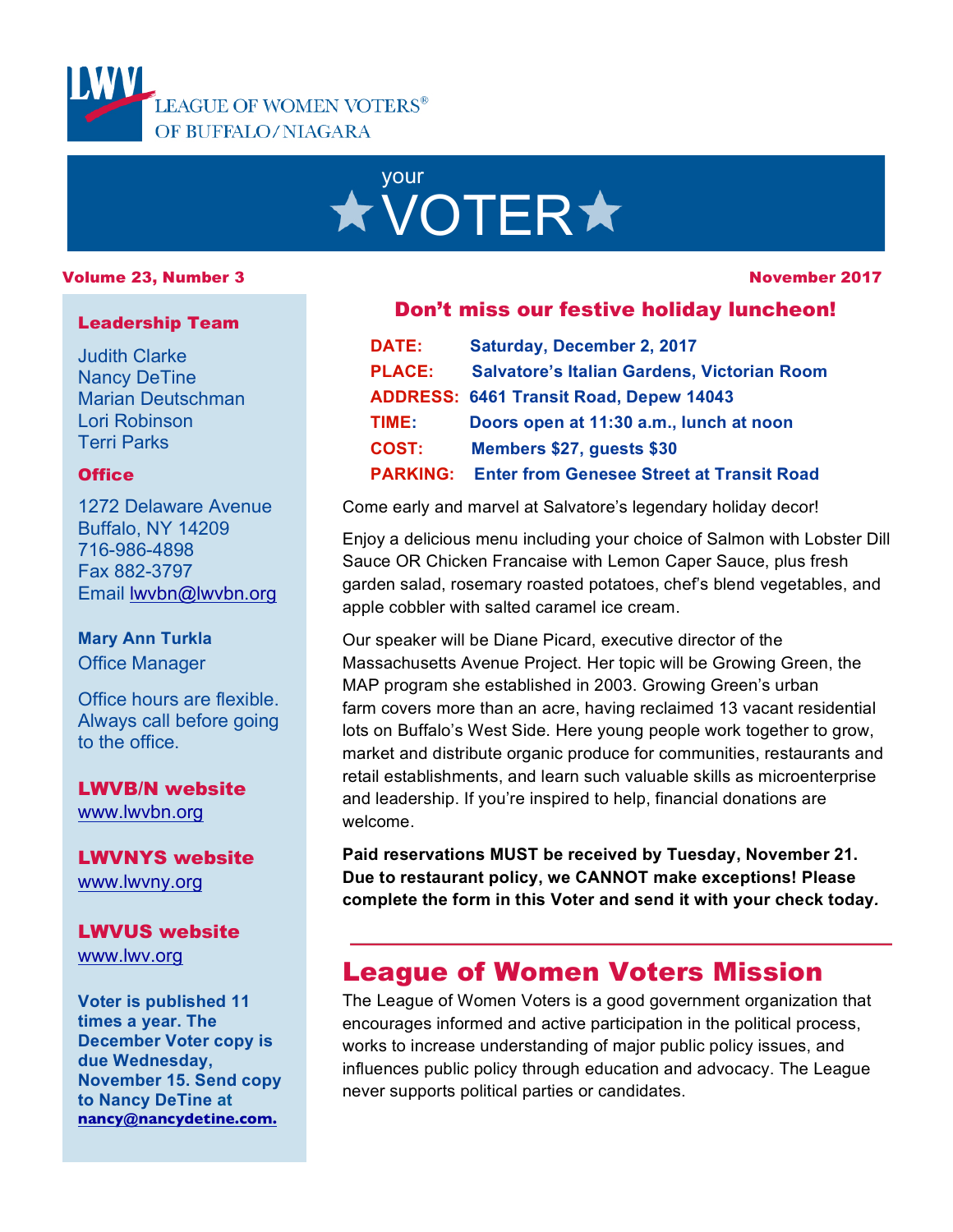## **News from the Board**

The board approved an update to our League's Investment Policy at its October meeting. It also agreed to staff a vendor's table at the Peace Center Dinner on November 3, 2017, to distribute information about the League.

The 2017 Voters Guide has been mailed to all current members and is available in the public libraries, city, town and village halls and many sites in Erie and Niagara counties. As coordinator of the Steering Committee, I especially thank these committee members: graphic designer, Krysta Doerfler; Vote411.org coordinator, Barb Jezioro; Voters Guide delivery coordinator, Laura McDade; and the trio of folks who worked hard to get candidates' responses to our invitation to participate, Mary Ann Turkla, Flora Summe and Nora Mikes. Please contact candidates on your ballot to express appreciation for their participation or regrets that they failed to respond. Candidates may add their information to www.Vote411.org until Election Day.

We appreciate continued support from the M&T Bank Charitable Foundation through our grant request. Their \$1,000 grant will help us with the printing cost for the 2017 Voters Guide.

*Terri Parks, Leadership Team Member*

### **Great Decisions**

#### Great Decisions to Meet on Thursday, November 2

Nora Mikes will lead our last topic for Great Decisions this year — Nuclear Security: The Enduring Challenge of Nuclear Weapons — on Thursday, November 2, from 10 a.m. till noon at 1272 Delaware Avenue. "Nuclear nonproliferation was a top priority for the Obama administration. While the Iran deal was a diplomatic victory toward this end, major threats persist from both state and non-state actors. Countries like North Korea, Russia, India and Pakistan continue to challenge nonproliferation efforts. The possibility that terrorists will carry out an attack using a "dirty bomb," made from captured nuclear materials, looks increasingly real. In a fractious world, which way forward for U.S. nuclear security policy?" It's been quite a year for hot topics. As of the Voter deadline, 10 people have signed up for Great Decisions 2018 so we can take advantage of the 20% discount which expires on October 30, 2017.

*Bernice Baeumler*

## **Waterfront Committee Report**

The Waterfront Committee continues its review of developments at Buffalo's Outer Harbor, as conducted by the Erie Canal Harbor Development Corporation. We seek permanent protection of critical environmental habitats, as well as strategies to engage the public while respecting the continuing evolution of the natural habitat at the water's edge. To that end, we continue to build relationships with New York State legislators as well as with the ECHDC and the City of Buffalo. Our next meeting is November 8, 3 to 4 p.m., in the cafe area of the Central Library at 1 Lafayette Square in Downtown Buffalo. All are welcome!

*Gladys Gifford, Waterfront Committee Chair*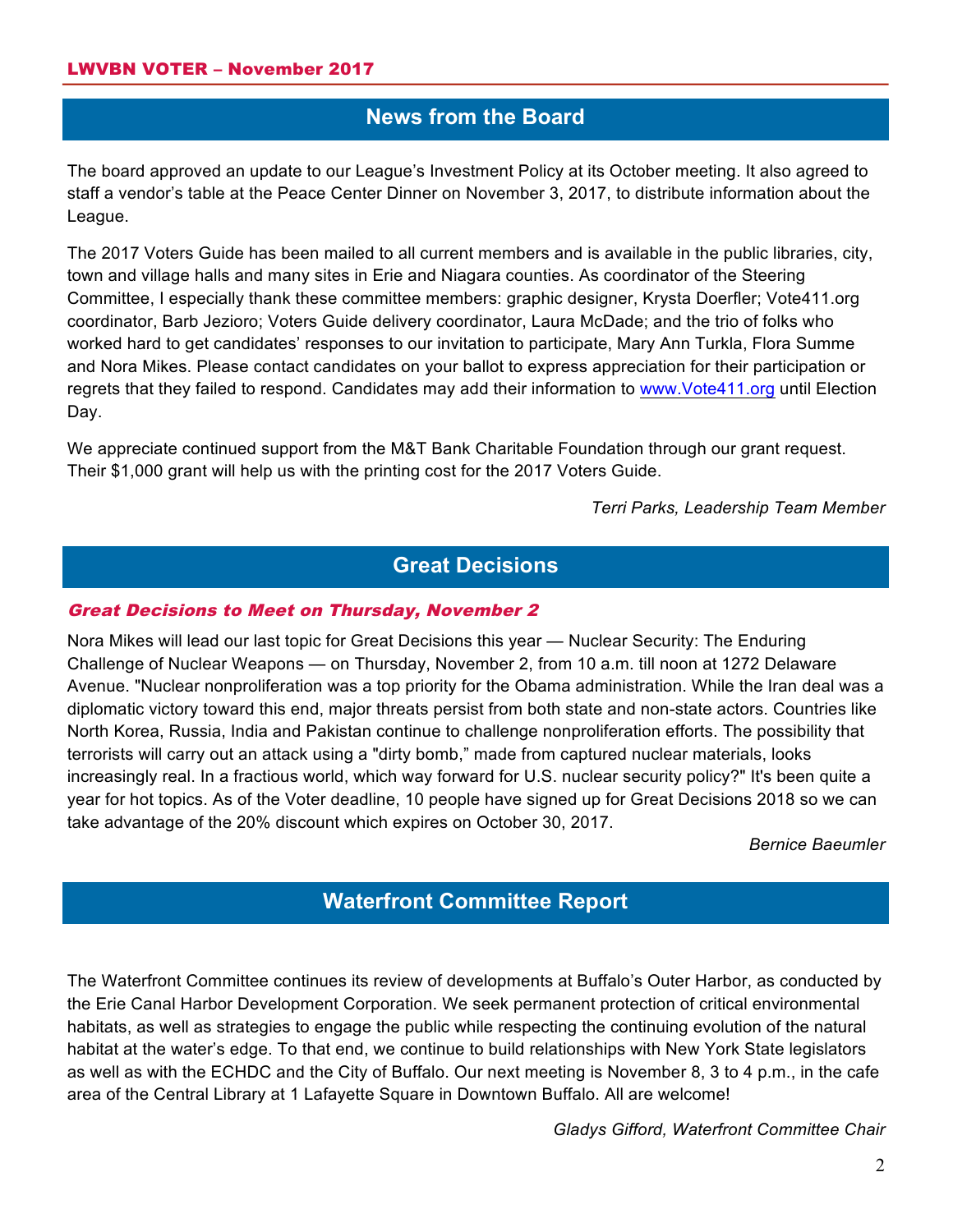## **Money in Politics Update**

#### Rematch: Gerrymandering vs. Democracy

The issue of gerrymandering has again landed in the lap of the Supreme Court. Gerrymandering is the strategy by which political parties in power regularly draw voting district lines after every 10 year census, enabling and often guaranteeing election of their favored candidates.

After 30 years of trying to define when gerrymandering violates the U.S. Constitution, the Supreme Court began hearing arguments on October 3 in a case involving the Wisconsin Assembly. The outcome of the case, Gill v. Whitford, will determine whether the Republican Assembly acted constitutionally when it redrew districts after the 2010 census to reflect the party majority makeup of the Assembly. Dana Milbank of the Washington Post says, "Gerrymandering…is making a mockery of the right to vote in Wisconsin…where a redrawn map allowed Republicans to hold more than 60 percent of the State Assembly while getting less than half the vote."

Extremely gerrymandered districts can stretch out a hundred miles in length while narrowing to the width of half a city block to ensure the maximum impact of specific voters in that district. Voters of the minority party can be dispersed over several districts so that their votes have a negligible effect on the outcome. Gerrymandering has been called the process by which candidates choose their voters rather than the other way around.

A wide range of interested parties on both sides of the issue have filed 54 briefs in Gill v. Whitford. The outcome could strike down the Wisconsin Assembly map along with those of up to 20 other states. Since the current court is evenly divided with four justices who regularly interpret the law from a conservative perspective and four who vote to support liberal positions, it appears that Justice Anthony Kennedy will most likely determine the direction of this case. During his 30 years on the Supreme Court, Justice Kennedy has remained a defender of the First Amendment. He insists that the government may not discriminate against forms of speech or political association (party membership). Gerrymandering would nullify the votes of members of the political party not favored by the Assembly. In the current case, Kennedy has made clear that his view remains the same. Beginning with his very first question, he referred to the First Amendment and suggested that the Wisconsin Assembly was depriving the minority party's voters of their First Amendment rights.

While the four justices on the left agree that gerrymanders are incompatible with democratic principles, the four on the right believe that only politicians (i.e., state legislators of the party in power) and not the courts, can determine district lines.

Justice Ruth Bader Ginsburg sums it up by asking, "What's really behind all of this?...The precious right to vote."

The League of Women Voters and other good government groups argue on the side of the plaintiffs in promoting an independent redistricting process that does not include political parties operating in their own self-interest. The democratic process must be protected and voters' rights preserved.

The Supreme Court will make a groundbreaking decision that, one way or another, could reshape American democracy.

*Janet Goodsell, Money in Politics Committee*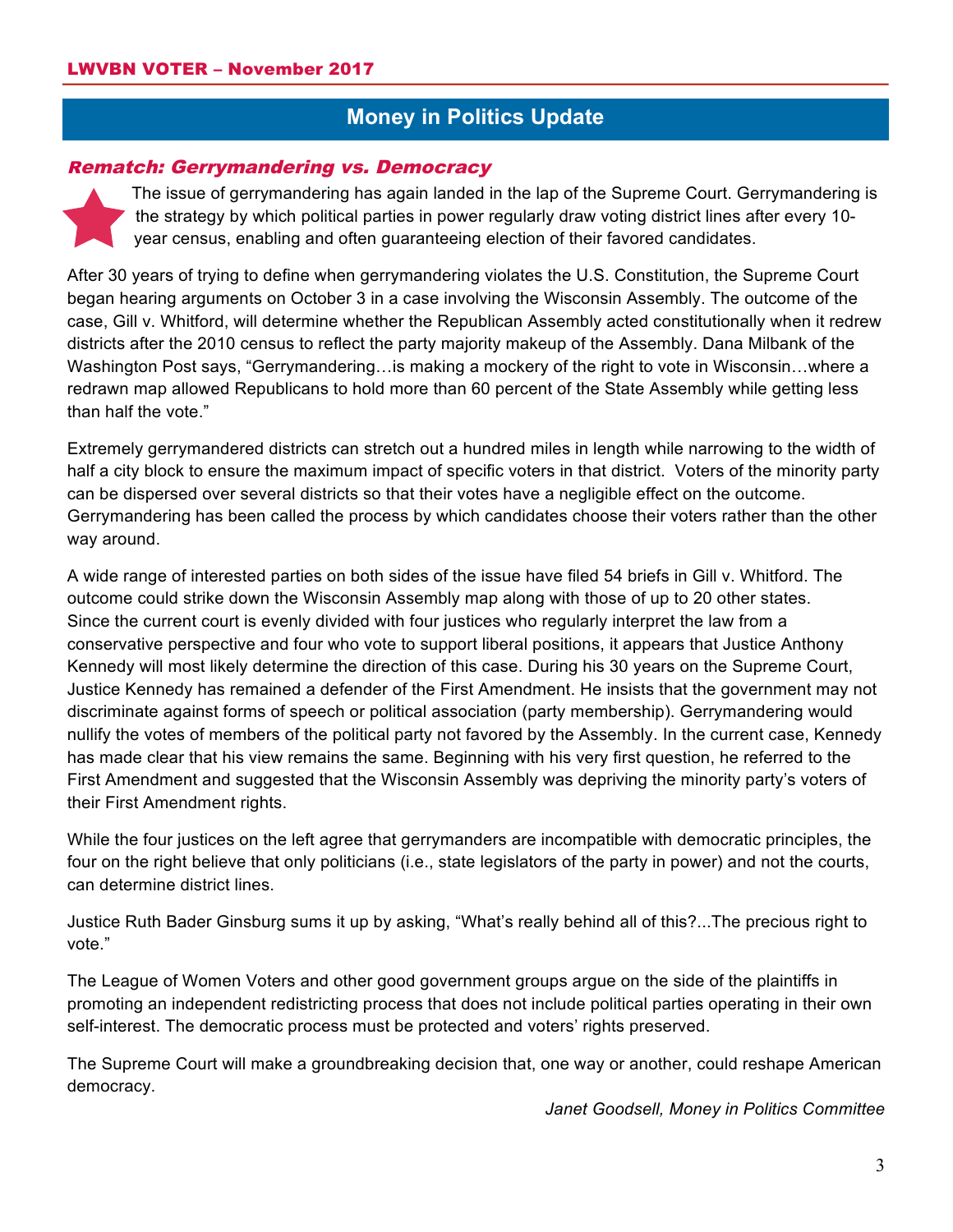## **Celebrate 100 Years of Women Voting in New York State**

#### Centennial Celebration Reservation Deadline Extended to October 31!

On Thursday, November 9, the League will celebrate 100 years of women's suffrage in New York State. We've planned a wonderful luncheon at the Twentieth Century Club with an excellent speaker, and we know you'll want to be there! We're delighted that Shannon M. Risk, Ph.D. will discuss **Intruding in Sacred** 

Territory--Forging Women's Suffrage on the Buffalo-Niagara Frontier and that MaryAlice Demler from WGRZ-TV will be our emcee for this event.

*Six partners* have joined us to present this important event: WNY Women's Foundation; the Erie County Commission on the Status of Women; AAUW Buffalo Branch; Alpha Kappa Alpha Sorority, Inc., Gamma Phi Omega Chapter; Women's Bar Association of the State of New York, Western New York Chapter; and New York State Women, Inc., Region 8.

#### SEND YOUR CHECK TODAY!

Individual Reservations at \$35 or a Suffragist Reservation at \$75. Checks should be written to LWVNYS-EF and mailed to 1272 Delaware Avenue, Buffalo, NY 14209 by October 31.

We're also most pleased to have received sponsorships at the Elizabeth Cady Stanton level from the Erie County Commission on the Status of Women, Ingold Law, New York State Women Inc., Buffalo Niagara Chapter, and Kirisits & Associates CPAS PLLC. Proceeds from this event benefit the education efforts of LWVBN.

## **Volunteer Coordinator's Report**

As the deadline for voter registration for this election year came closer, there were many additions and substitutions to the naturalization ceremony calendar. I want to thank all of our volunteers who quickly stepped up to accommodate those changes. We were able to successfully fulfill all of our commitments.

JoAnn Mecca represented the League at two September ceremonies. On September 14, she was joined by Ellen Moomaw at the Theodore Roosevelt Inaugural Site. On September 28, Mike Egan accompanied her to proceedings at the U.S. **Courthouse** 

Janet Goodsell and Barbara Brooks attended the first ceremony in October at the U.S. Courthouse.

*Judith Clarke, Volunteer Coordinator*

## **Election Services Report**

During September there were no elections; however, in preparation for a busy October, this committee completed three different mailings in just one morning. Through a frenzy of envelopes, stamps, folding notices, and conversation, all of these flyers arrived at the post office by noon. My complete thanks to the committee volunteers who worked that extremely industrious morning: Anne Creaven, Kathleen Macaluso and friend, Mike Egan [great cookies], Terri Parks, Sue Stievater, Sally Metzger, Judith Clarke, and Lee Tetkowski.

Thank you to everyone who assisted that morning and helped promote democracy.

*Alan Dozoretz Election Services Chair*

#### Membership Committee Report

We extend a warm welcome to these new members of our League family: Barbara Frackiewicz, Joanne Kahn, Angela McGowan, Dusan Palka, and William Townsend.

Janet Massaro, Membership Committee Chair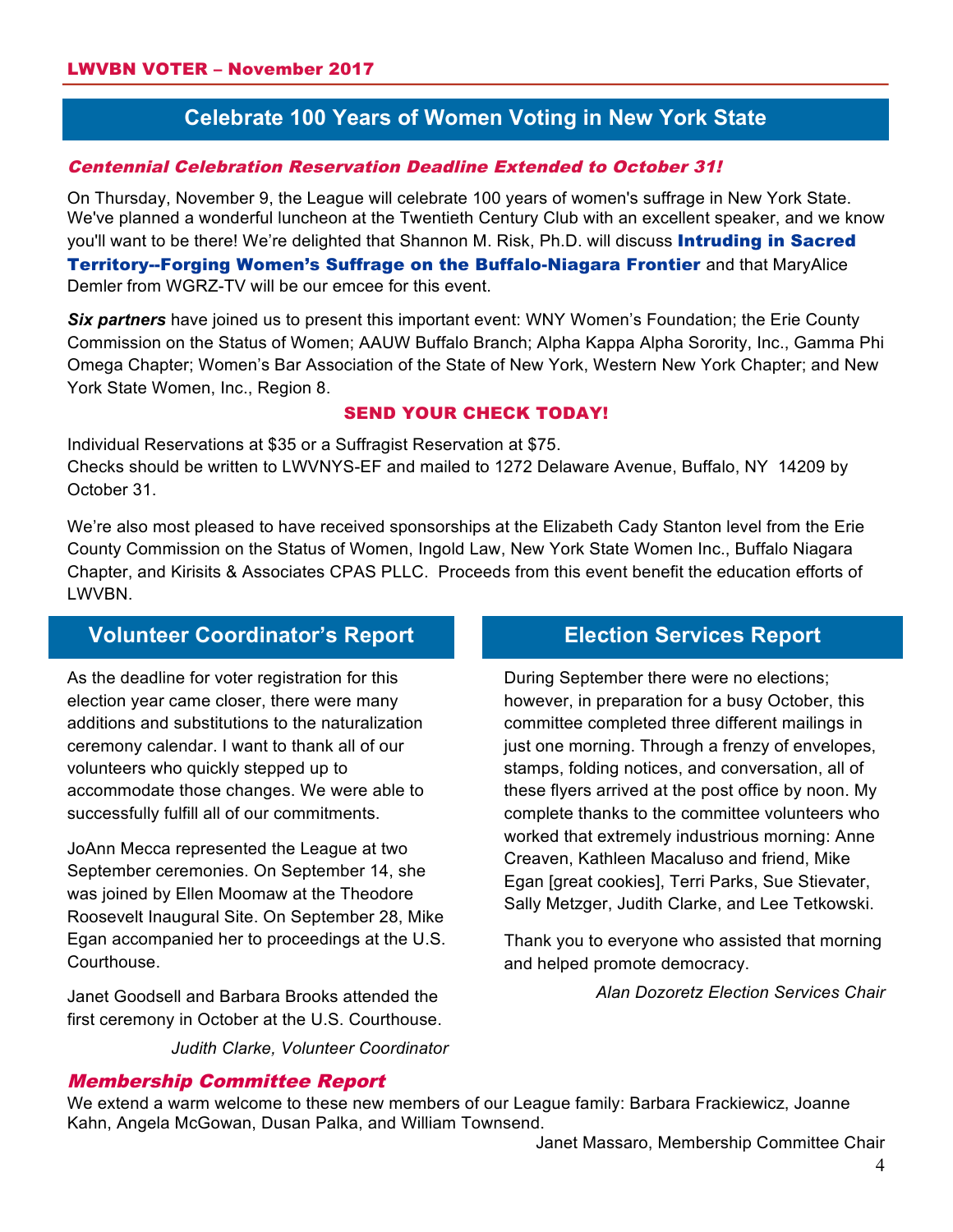## **Holiday Luncheon Reservation Form**

Complete and send this form with your check to LWVBN, 1272 Delaware Avenue, Buffalo, NY 14209. Paid reservations MUST be received by Tuesday, November 21, 2017.

Names, as you would like them to appear on badges for guests. **Members wear your name badge**.

|                                                    | Entree choice: Salmon Chicken Française |
|----------------------------------------------------|-----------------------------------------|
|                                                    |                                         |
|                                                    |                                         |
|                                                    |                                         |
| __ members at \$27<br>$\frac{1}{2}$ guests at \$30 |                                         |
| Total amount of check payable to LWVBN \$          |                                         |
| Phone number                                       |                                         |

## **Health Care Revisited**

#### Reflections on our League's Health Care History

In her opening remarks during our program on October 12 — *Single-Payer Health Care: Medicare for All* — Dr. Debra Street asked the audience, "How many of you are satisfied with your health care?" Many hands were raised. She was obviously surprised at such support. She did not ask a logical follow-up question, "How many of you are on Medicare?" Had she done so, I am convinced those same hands would have shot up again.

Medicare is America's single-payer health system and most U.S. seniors like it and don't want it taken away.

In 1990 Leagues throughout the country began a study of the funding and delivery of health care in the United States. League members concluded that universal health care — covering everyone, young and old, rich and poor, healthy and sick – was essential to a fair and equitable system.

At the time of the study, there were six local Leagues in Erie County. All six agreed to form one Health Care Committee and to join the League's campaign for universal health care. In 1994 we applied for a small grant and were accepted as a partner in the national League's major community education effort, "Citizen's Voice for Citizen's Choice." For almost two decades we worked for incremental health reforms. The goal of universal care was finally celebrated with the passage of the Affordable Health Care Act in 2010.

The six small local Leagues have since merged into one much larger, the League of Women Voters of Buffalo/Niagara.

Terri Parks reminded us at the end of our *Medicare for All* program that we do not currently have a Health Care Committee. But the option is there. A group of enthusiastic and committed League members can form a *new* Health Care Committee and continue much-needed advocacy for universal health care.

*Janet Massaro, Board Member*